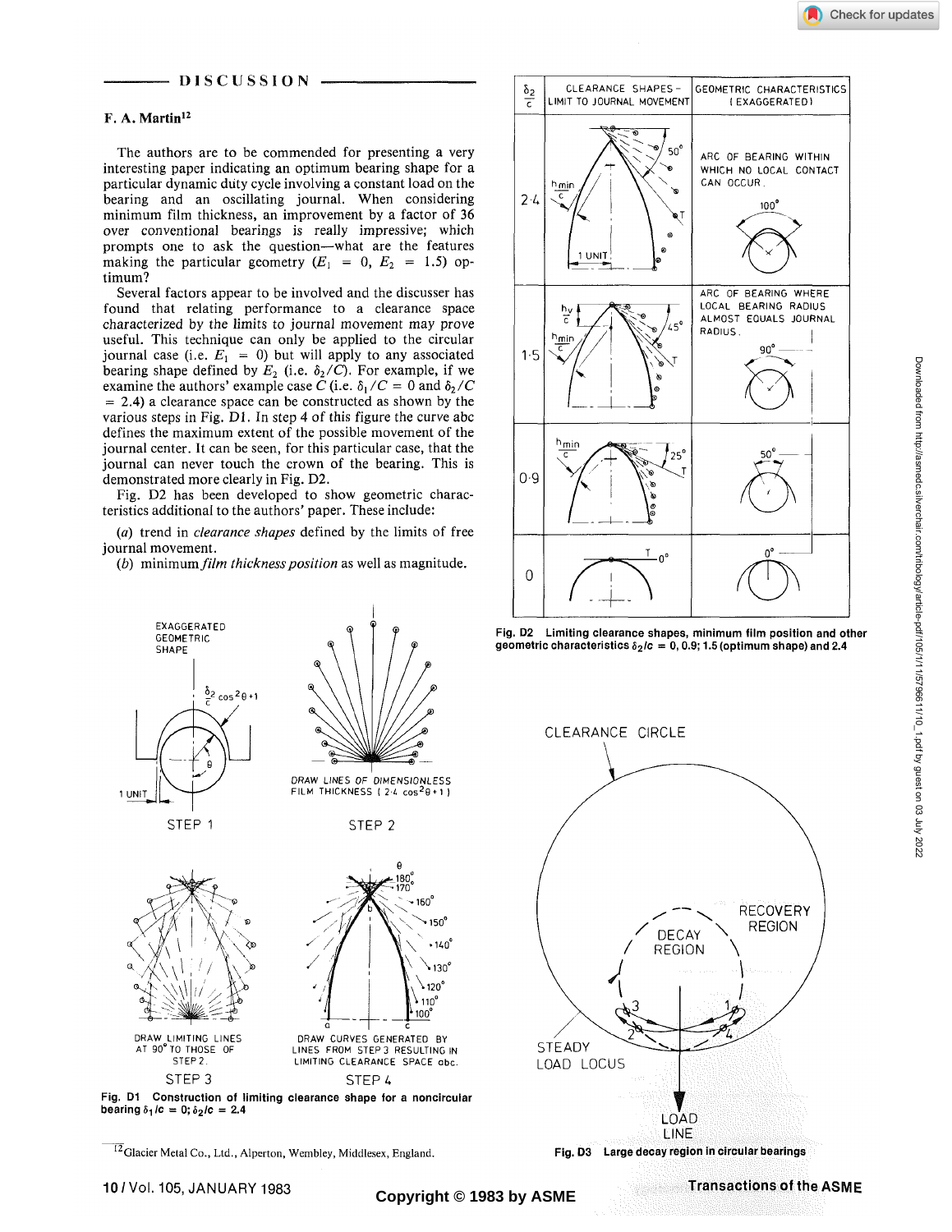(c) *angular extern* of bearing *where local contact is impossible.* 

*(d) angular extent* of bearing *where the radius of the journal and bearing are the same.* 

The cases considered in Fig. D2 relate to the line of *Ex* (or  $\delta_1$ /C) equal to zero (circular journal) which passes through the optimum case shown in the authors' Fig. 7 and includes the authors' example cases A, B, and C with  $\delta_2/C$  equal to 0.9,1.5, and 2.4, respectively.

When  $\delta$ <sup>2</sup>/*C* equals 0.9 the journal and bearing radius are approximately the same over an angular extent of 50 deg. This is shown by limit lines which pass through the apex of the "clearance space" and span 25 deg (from the horizontal line to tangent line marked T). When  $\delta$ <sup>2</sup>/C is increased to 2.4 the bearing has the characteristic of a relieved surface in the crown over an arc of 100 deg (shown where the limit lines do *not* pass through the apex and are outside the limiting clearance space). For the optimum case  $(\delta_2/C)$  equal to 1.5) the bearing and journal radii are approximately the same over an angle of 90 deg. When the journal and bearing are separated by a lubricant film this should result in a film thickness at the crown larger than  $h_{\min}$ . The relative values of  $h_v/C$  and  $h_{\min}/C$  of 0.55 and 0.36 confirm that the two radii are practically the same. The functional part of the film under load will be thicker on the load line and the discusser wonders if the authors have any ideas on how this area can be supplied with lubricant without derating the bearing due to grooving.

Finally, it is noticeable that the journal locus for the optimum case is "constrained" to almost a dot in the clearance space. In a cylindrical bearing however, the journal dynamic locus will span the steady load equilibrium locus as shown by the characteristic shape in Fig. D3 (not to scale). An important feature is the decay (decreasing film thickness) and recovery (increasing film thickness) regions inside and outside the steady state locus. Do the authors' believe that this concept will also apply to non circular bearings where the decay region could be substantially reduced? Could the authors predict the steady state locus for the optimum geometry case and comment on this feature?

## P. K. Das<sup>13</sup>

I find the implications of the paper quite remarkable. In my industry of diesel engines, the regular cylindrical bearings are in extensive use. The suggestion that their load capacity may be greatly increased by slightly altering the shape of the bearing or journal has great practical value.

It is, however, not clear if the authors considered the physical constraint to rotation that exists for irregular bearing-journal combination. Without this constraint, interference between the bearing and journal may occur during rotation. The constraint is particularly important when the rotations are complete and both *F\** and *F"* loads are present as in the case of diesel engine bearings. The derivation of equation [7] from [6] would also help since some further approximations are involved.

Only elliptic type irregular shapes have been optimized. Will it be prohibitively difficult to assume a general second order equation for the irregular shape and then determine what would be optimum?

The authors chose the one dimensional long bearing approximation for the Reynolds equation while the short bearing assumption is true for a variety of situation. Are the conclusions likely to be much different if the latter theory is used? Was the finite element method necessary or did it offer

any advantage for this one dimensional equation? Are there significant difficulties in extending the analysis to 2 and 3 dimensional fields?

A designer also considers the dimensional proportions (length, diameter, clearnace) and other performance parameters such as power loss and oil flow requirements in optimizing a bearing design. Is it practical to include these factors in the present analysis? Moreover, many bearings operate over a wide range of speed and load. What strategy would be used for optimizing these bearings?

I congratulate the authors for this very significant work. I hope that the analysis will be extended to make it a truly practical tool for a variety of applications. The potential benefits are enormous.

#### **Authors' Closure**

The present analysis of elliptical bearings suggests that a small derivation in bearing geometry *can* produce a satisfactory film thickness in applications where a circular bearing *cannot* (because of insufficient oscillation and/or frequency). An alternate approach in such applications is a rocking journal bearing with multiple offset segments, the analysis for which is being published simultaneously [11]. Work done by Berthe et al. [12] is also pertinent to the present analysis.

The present analysis shows a tremendous performance gain for the elliptical bearings. Intuitively it is not obvious why it should be so. In this regard the discussion of Mr. Martin is very pertinent and appreciated. He has suggested ways that might help in understanding the mechanism of elliptical bearings. We have generated clearance space plots for circular journal and various sleeve ellipticities, similar to one shown by Mr. Martin in Fig. D2. Unfortunately, these clearance space plots, though interesting to observe, do not help in understanding the performance of the elliptical bearings, in general, and the optimality of  $E_2 = 1.5$ , in particular.

It is possible to predict steady-state loci for elliptical bearings (with circular journals) just like those for circular bearings. Such a locus for the optimum geometry case is shown in Fig. D4 along with the clearance space and the equilibrium locus for the duty cycle considered in this paper. There are several differences from the circular bearing case,



Fig. D4 Steady state and equlibrium loci for the optimum elliptical bearing

<sup>&</sup>lt;sup>13</sup> John Deere Product Engineering Center, Waterloo, Iowa 50704.